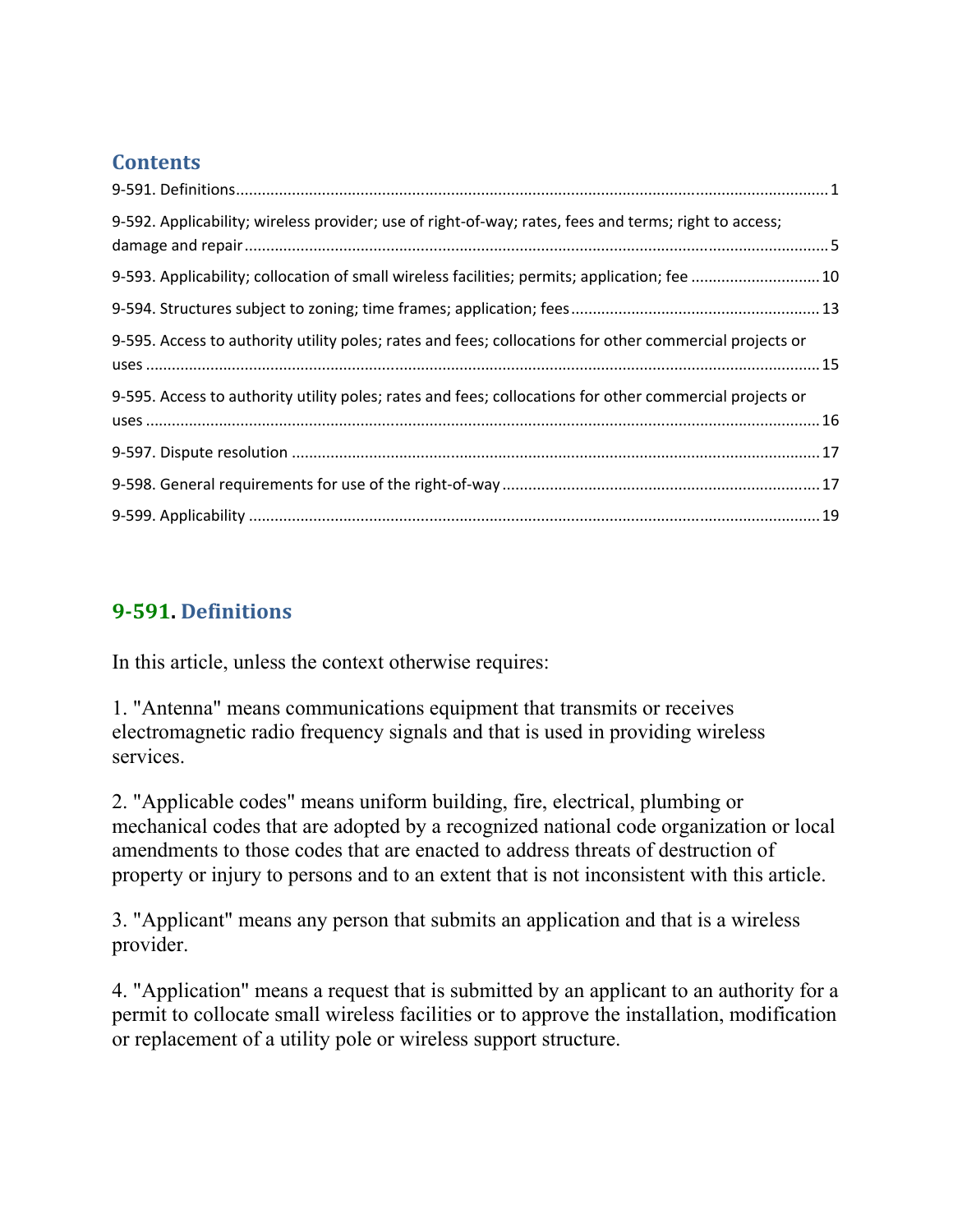5. "Authority" means any city, town, special district or political subdivision of this state that is authorized to make legislative, quasi-judicial or administrative decisions concerning an application. Authority does not include any state court that has jurisdiction over an authority and does not include a county, special taxing district, or electric cooperative.

6. "Authority utility pole" means a utility pole that is owned or operated by an authority and that is in a right-of-way. Authority utility pole does not include a utility pole for electric distribution.

7. "Cable operator" has the same meaning prescribed in section 9-505 and includes a video service provider. Cable operator does not include a special taxing district.

8. "Collocate" or "collocation" means to install, mount, maintain, modify, operate or replace wireless facilities on, within or adjacent to a wireless support structure or utility pole.

9. "Communications service" means cable service as defined in 47 United States Code section 522(6), information service as defined in 47 United States Code section 153(24), telecommunications service as defined in 47 United States Code section 153(53) or wireless service.

10. "Communications service provider" means a cable operator, a provider of information service as defined in 47 United States Code section 153(24), a telecommunications carrier as defined in 47 United States Code section 153(51) or a wireless services provider.

11. "Fee" means a onetime charge.

12. "Law" means any federal, state or local law, statute, common law, code, rule, regulation, order or ordinance.

13. "Monopole" means a wireless support structure that is not more than forty inches in diameter at the ground level and that has all of the wireless facilities mounted on the pole or contained inside of the pole.

14. "Permit" means written permission required by an authority to install, mount, maintain, modify, operate or replace a utility pole or monopole, to collocate a small wireless facility on a utility pole or wireless support structure or to collocate wireless facilities on a monopole.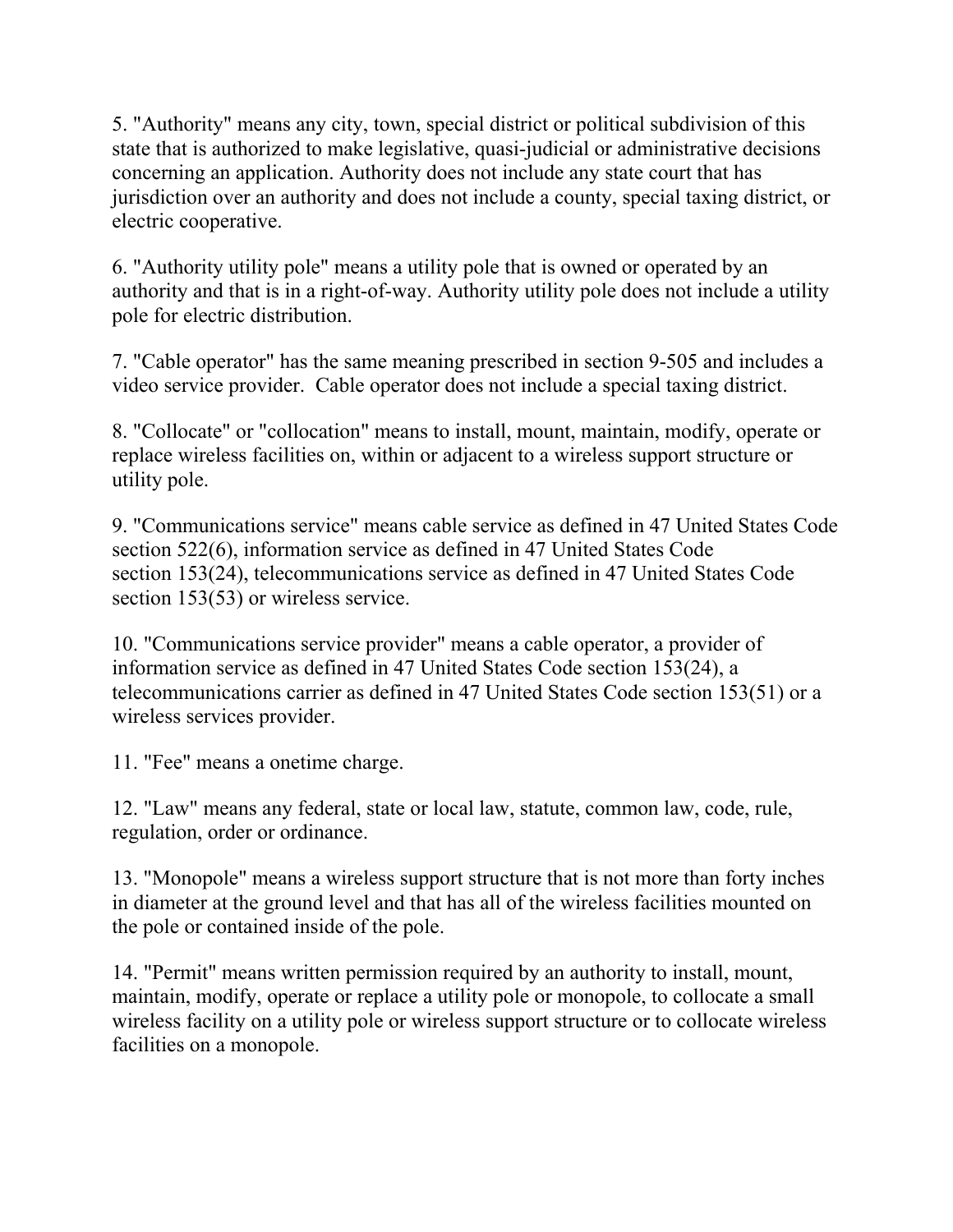15. "Person" means an individual, corporation, limited liability company, partnership, association, trust or other entity or organization, including an authority.

16. "Private easement" means an easement or other real property right that is only for the benefit of the grantor and grantee and the grantor's or grantee's successors and assigns.

17. "Rate" means a recurring charge.

18. "Right-of-way" means the area on, below or above a public roadway, highway, street, sidewalk, alley or utility easement. Right-of-way does not include a federal interstate highway, a state highway or state route under the jurisdiction of the department of transportation, a private easement, property that is owned by a special taxing district, or a utility easement that does not authorize the deployment sought by the wireless provider.

19. "Small wireless facility" means a wireless facility that meets both of the following qualifications:

(a) All antennas are located inside an enclosure of not more than six cubic feet in volume or, in the case of an antenna that has exposed elements, the antenna and all of the antenna's exposed elements could fit within an imaginary enclosure of not more than six cubic feet in volume.

(b) All other wireless equipment associated with the facility is cumulatively not more than twenty-eight cubic feet in volume, or fifty cubic feet in volume if the equipment was ground mounted before August 9, 2017. The following types of associated ancillary equipment are not included in the calculation of equipment volume pursuant to this subdivision:

(i) An electric meter.

- (ii) Concealment elements.
- (iii) A telecommunications demarcation box.
- (iv) Grounding equipment.
- (v) A power transfer switch.
- (vi) A cutoff switch.
- (vii) Vertical cable runs for the connection of power and other services.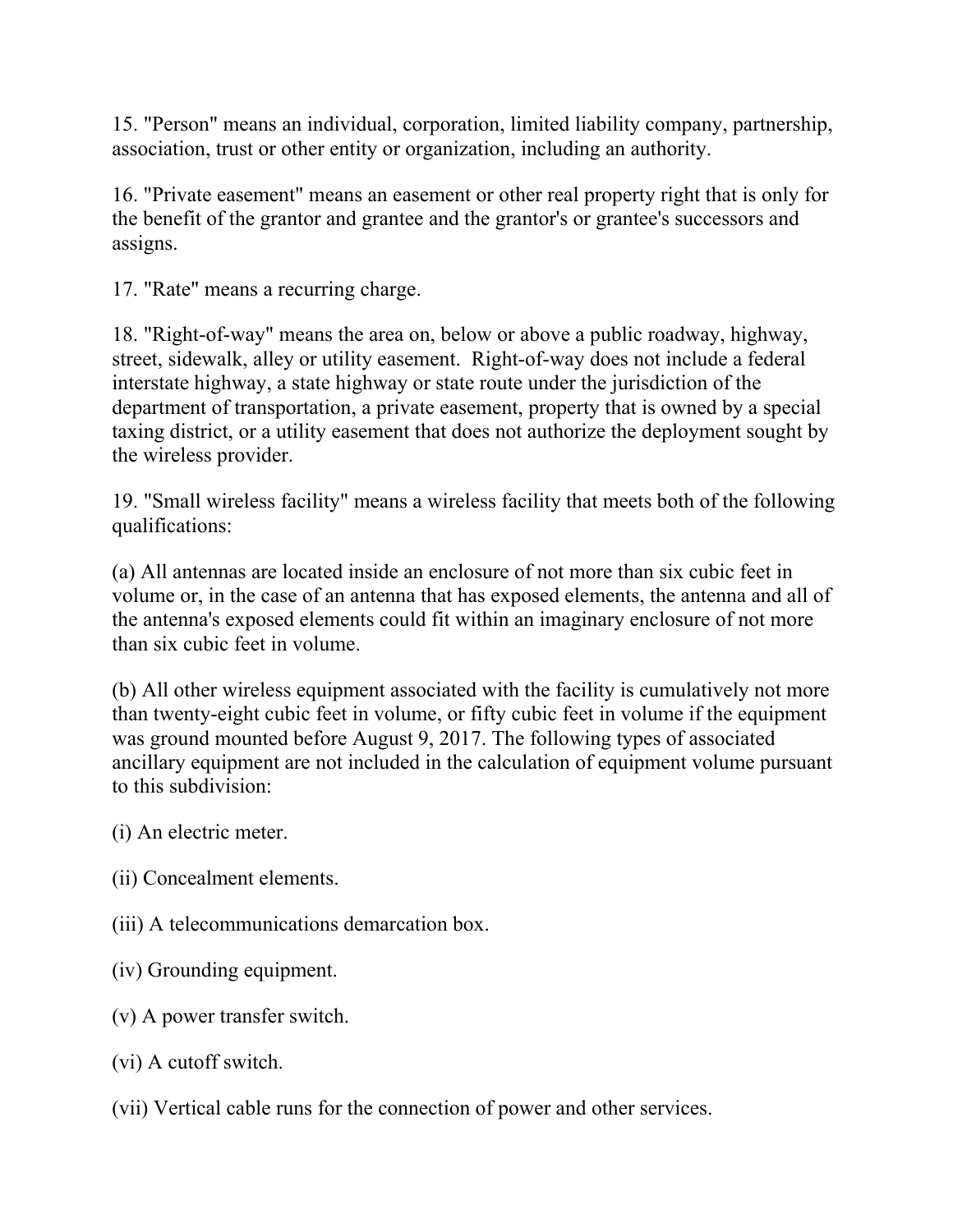20. "Special taxing district" means a special district formed pursuant to title 48, chapter 11, 12, 17, 18, 19, 20 or 22.

21. "Utility pole" means a pole or similar structure that is used in whole or in part for communications services, electric distribution, lighting or traffic signals. Utility pole does not include a monopole.

22. "Wireless facility":

(a) Means equipment at a fixed location that enables wireless communications between user equipment and a communications network, including both of the following:

(i) Equipment associated with wireless communications.

(ii) Radio transceivers, antennas, coaxial or fiber-optic cables, regular and backup power supplies and comparable equipment, regardless of technological configuration.

(b) Includes small wireless facilities.

(c) Does not include the structure or improvements on, under or within which the equipment is collocated, wireline backhaul facilities, coaxial or fiber-optic cable that is between wireless support structures or utility poles or coaxial or fiber-optic cable that is otherwise not immediately adjacent to, or directly associated with, an antenna.

(d) Does not include Wi-Fi radio equipment described in section 9-506, subsection I or microcell equipment described in section 9-584, subsection E.

23. "Wireless infrastructure provider" means any person that is authorized to provide telecommunications service in this state and that builds or installs wireless communications transmission equipment, wireless facilities, utility poles or monopoles but that is not a wireless services provider. Wireless infrastructure provider does not include a special taxing district.

24. "Wireless provider" means a cable operator, wireless infrastructure provider or wireless services provider.

25. "Wireless services" means any services that are provided to the public and that use licensed or unlicensed spectrum, whether at a fixed location or mobile, using wireless facilities.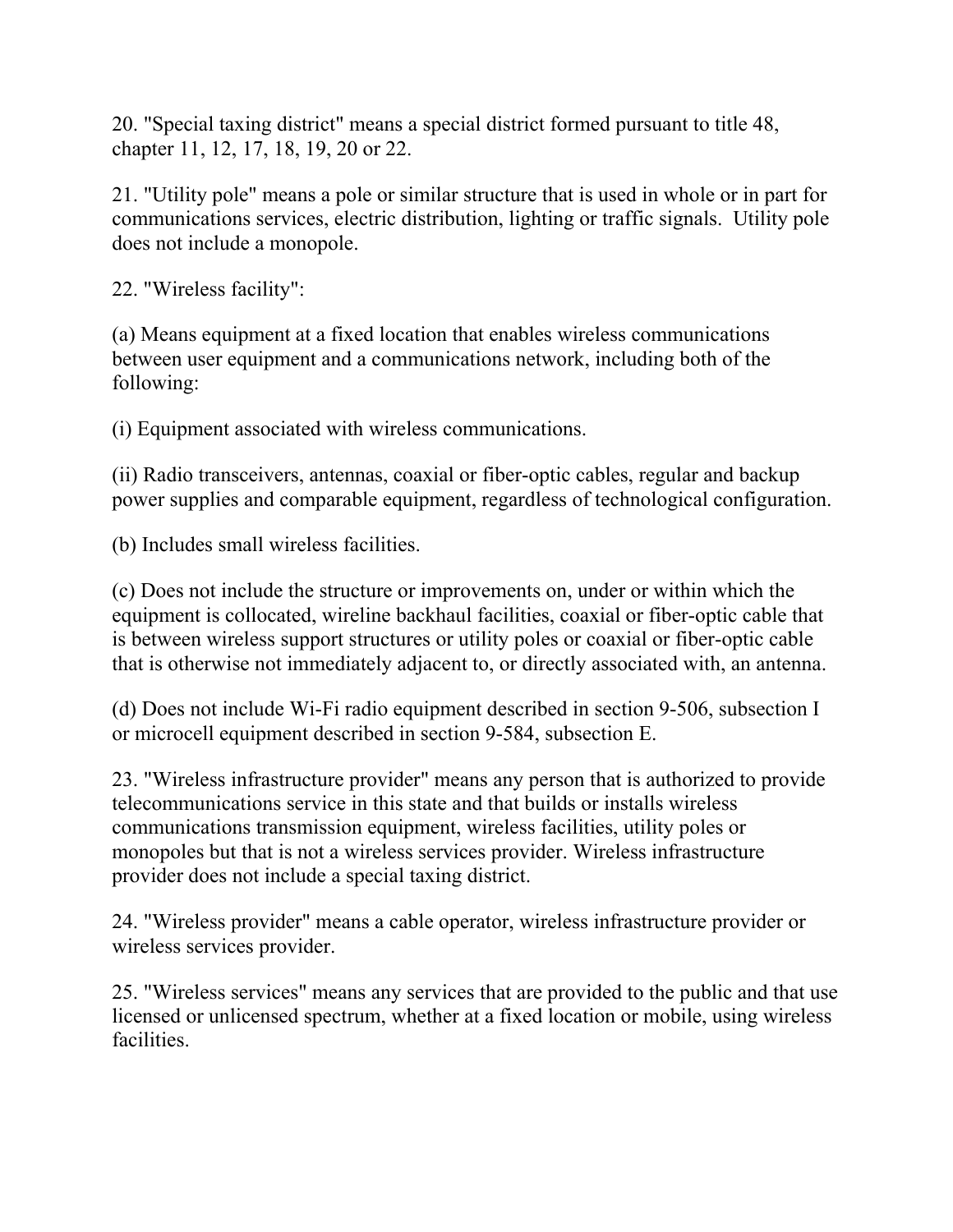26. "Wireless services provider" means a person that provides wireless services. Wireless services provider does not include a special taxing district.

27. "Wireless support structure":

(a) Means:

(i) A freestanding structure, such as a monopole.

(ii) A tower, either guyed or self-supporting.

(iii) A sign or billboard.

(iv) Any other existing or proposed structure designed to support or capable of supporting small wireless facilities.

(b) Does not include a utility pole.

## **9‐592. Applicability; wireless provider; use of right‐of‐way; rates, fees and terms; right to access; damage and repair**

A. This section applies to the activities of a wireless provider within a right-of-way.

B. An authority may not enter into an exclusive arrangement with a wireless provider for use of a right-of-way for any of the following:

1. The construction, installation, maintenance, modification, operation or replacement of utility poles or monopoles.

2. The collocation of small wireless facilities on utility poles or wireless support structures.

3. The collocation of wireless facilities on monopoles.

C. An authority may charge a wireless provider a rate or fee for the use of a right-ofway for the construction, installation, maintenance, modification, operation or replacement of a utility pole in the right-of-way or the collocation of a small wireless facility in the right-of-way, only if the authority charges other communications service providers or publicly, cooperatively or municipally owned utilities for the use of the right-of-way and the authority has the legal authority to do so. If an authority charges a rate or fee pursuant to this section, the rate or fee for a wireless provider must be: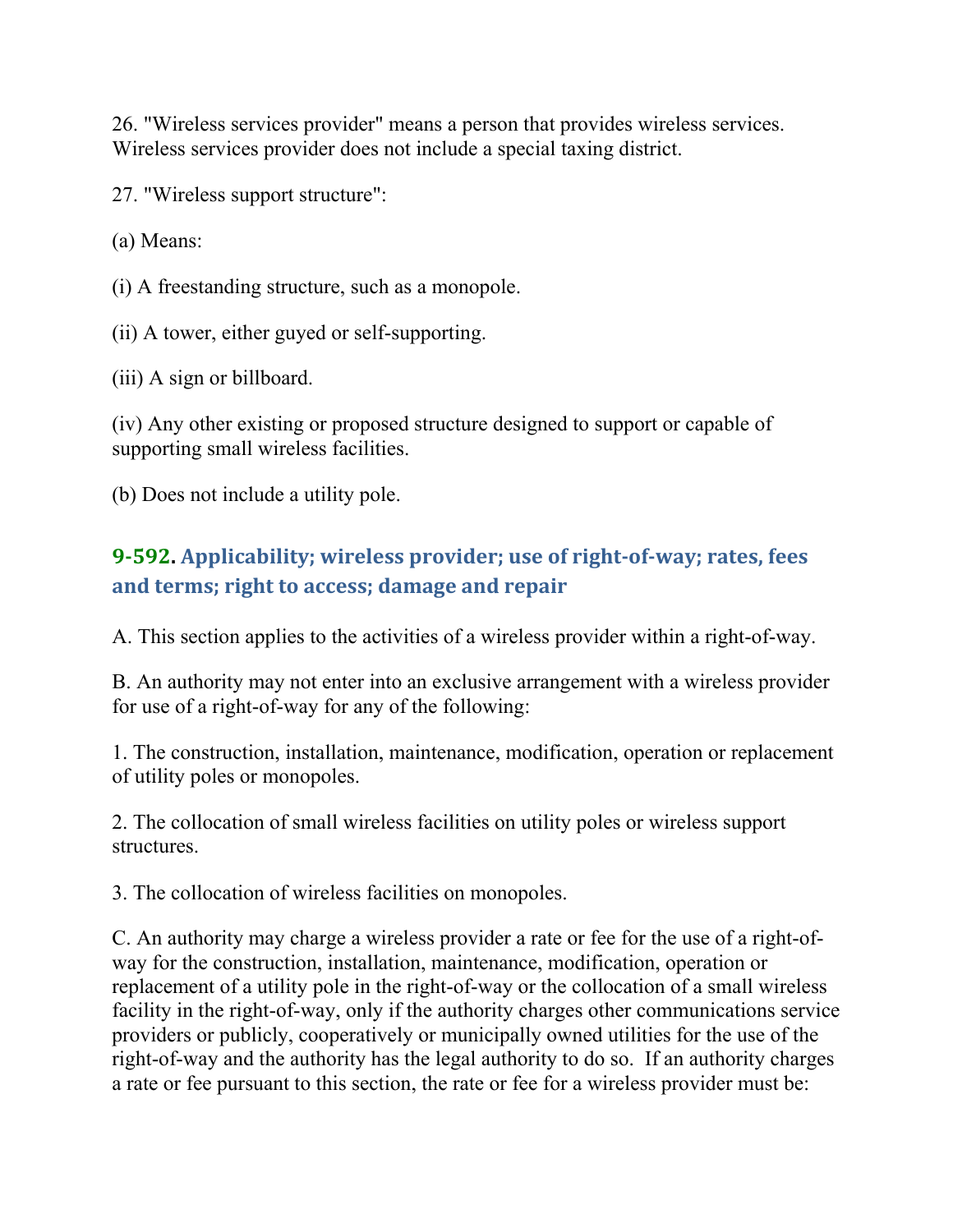1. Limited to not more than the direct and actual cost of managing the right-of-way.

2. Competitively neutral in regard to other users of the right-of-way, including investor-owned, authority-owned or cooperatively owned entities, unless other users are exempt from such rates or fees under applicable law.

D. A rate or fee charged pursuant to subsection C of this section may not do any of the following:

1. Result in a double recovery where existing rates, fees or taxes already recover the direct and actual costs of managing a right-of-way.

2. Be in the form of a franchise or other fee based on revenue or customer counts.

3. Be unreasonable or discriminatory.

4. Exceed an annual amount equal to fifty dollars multiplied by the number of small wireless facilities that are in the authority's geographic jurisdiction and that are placed by the wireless provider in the right-of-way.

E. An authority shall establish and make available rates, fees and terms for all of the following, within six months after August 9, 2017 or three months after receiving the first request by a wireless provider, whichever is later:

1. The construction, installation, mounting, maintenance, modification, operation or replacement of a utility pole or monopole by a wireless provider in a right-of-way.

2. The collocation of a small wireless facility by a wireless provider in a right-of-way.

3. The collocation of a wireless facility on or within a monopole by a wireless provider in a right-of-way.

F. The rates, fees and terms established pursuant to subsection E of this section must be made available for acceptance by a wireless provider. At the wireless provider's option, a wireless provider may request different or additional terms that the parties shall negotiate in good faith. Documents that reflect rates, fees and terms with each wireless provider are public records. Rates, fees and terms must comply with this article, and the terms:

1. May not be unreasonable or discriminatory.

2. May include requirements applicable to other users of the right-of-way.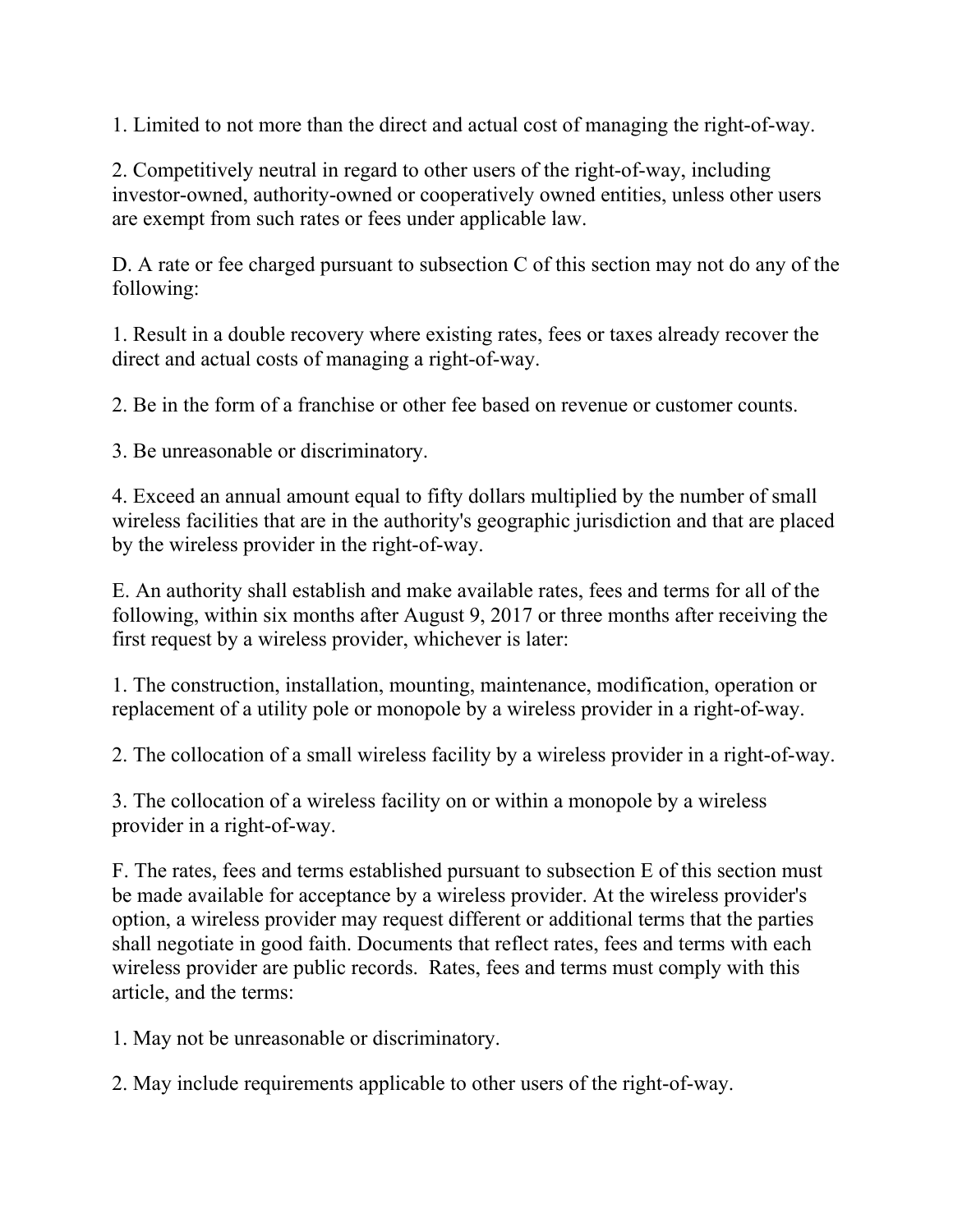3. May require that the wireless provider's operation of the small wireless facilities in the right-of-way does not interfere with the authority's public safety communications.

4. Subject to subsection K of this section and section 9-593, subsection F, may not require the placement of small wireless facilities on any specific utility pole or category of poles or require multiple antenna systems on a single utility pole.

5. Subject to subsection K of this section and section 9-593, subsection F, may not limit the placement of small wireless facilities by minimum separation distances.

G. Agreements between authorities and wireless providers that are in effect on August 9, 2017 and that relate to the collocation of small wireless facilities in the right-ofway, including the collocation of small wireless facilities on authority utility poles, remain in effect, subject to applicable termination provisions. The wireless provider may accept the rates, fees and terms established under subsections E and F of this section for small wireless facilities and utility poles that are the subject of an application submitted after the rates, fees and terms become effective.

H. Subject to this section and the approval of an application, if required, a wireless provider may do any of the following:

1. Collocate small wireless facilities.

2. Construct, install, modify, mount, maintain, operate and replace utility poles that are associated with the collocation of small wireless facilities along, across, on and under the right-of-way.

3. Construct, install, modify, mount, maintain, operate and replace monopoles that are associated with the collocation of wireless facilities along, across, on and under the right-of-way. The installation, modification and replacement of monopoles are subject to review under section 9-594 regardless of the height of the monopole.

I. Subject to subsection K, paragraph 2, subdivision (c) of this section, a new, replacement or modified utility pole that is associated with the collocation of small wireless facilities and that is installed in the right-of-way is not subject to zoning review and approval under section 9-594 if the utility pole does not exceed the greater of either:

1. Ten feet in height above the tallest existing utility pole, other than a utility pole supporting only wireless facilities, that is in place on August 9, 2017, that is located within five hundred feet of the new, replacement or modified utility pole and that is in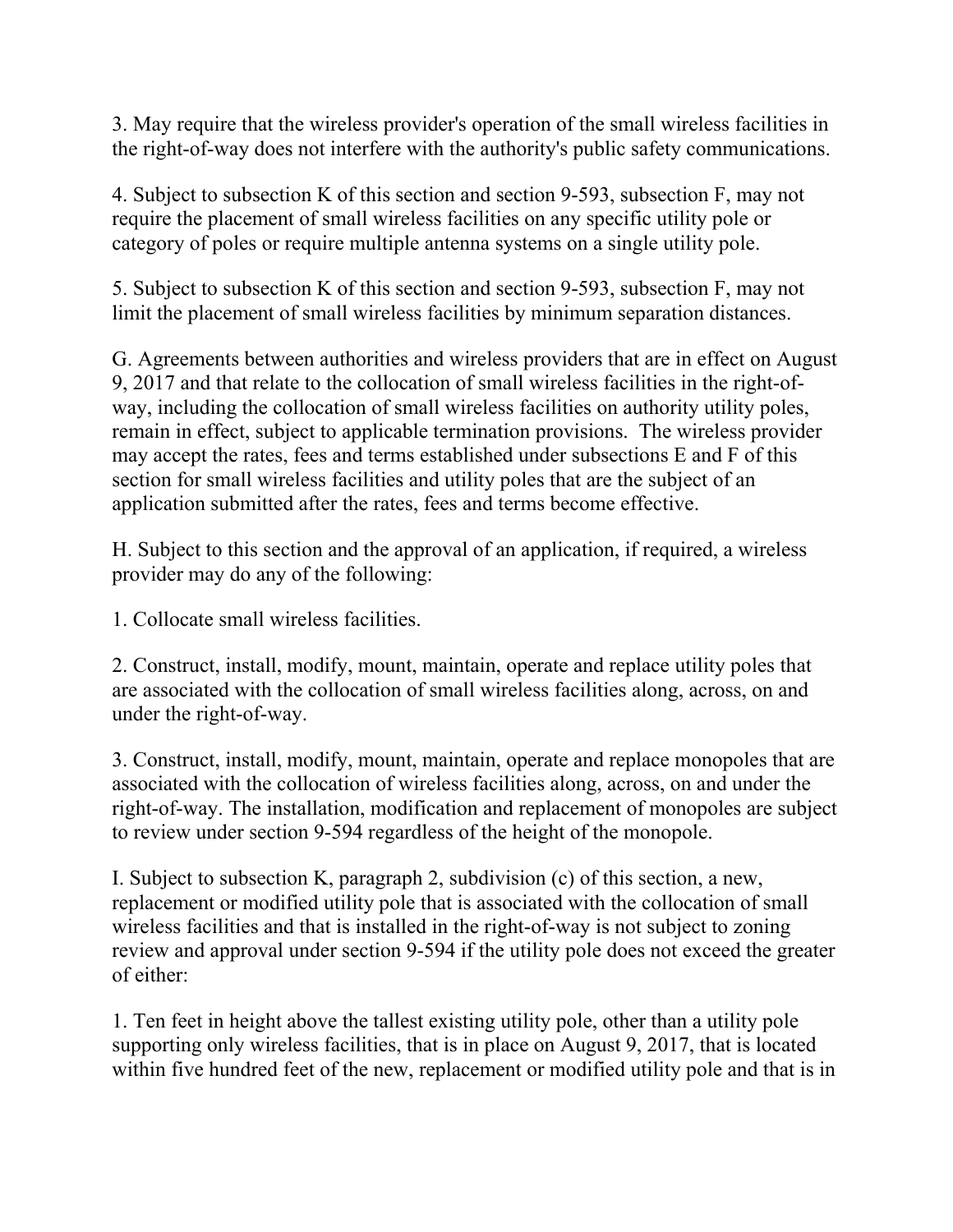the same right-of-way within the jurisdictional boundary of the authority, but not more than fifty feet above ground level.

2. Forty feet above ground level.

J. New small wireless facilities collocated on a utility pole or wireless support structure in the right-of-way are not subject to zoning review and approval if they do not extend more than ten feet above the utility pole or wireless support structure and do not exceed fifty feet above ground level.

K. An authority may require an application under this section for the installation of new, replacement or modified utility poles associated with the collocation of small wireless facilities. An authority shall approve an application unless the authority finds that the utility pole fails to comply with any of the following:

1. Applicable codes.

2. Local code provisions or regulations that concern any of the following:

(a) Public safety.

(b) Objective design standards and reasonable stealth and concealment requirements.

(c) Undergrounding requirements that prohibit the installation of new or the modification of existing utility poles or monopoles in a right-of-way without prior approval, if such requirements include a waiver, zoning or another process that addresses requests to install such new utility poles or monopoles or modify such existing utility poles or monopoles and do not prohibit the replacement of utility poles or monopoles.

3. Requirements that are imposed by a contract between an authority and a private property owner and that concern design standards applicable to utility poles in the right-of-way.

4. The authority's public safety and reasonable spacing requirements that concern the location of new utility poles in a right-of-way.

L. An authority shall process applications under subsection K of this section in compliance with applicable law. If an authority fails to approve or deny an application within the time frame specified by applicable law, the application shall be deemed approved. Any application fee is subject to the requirements provided in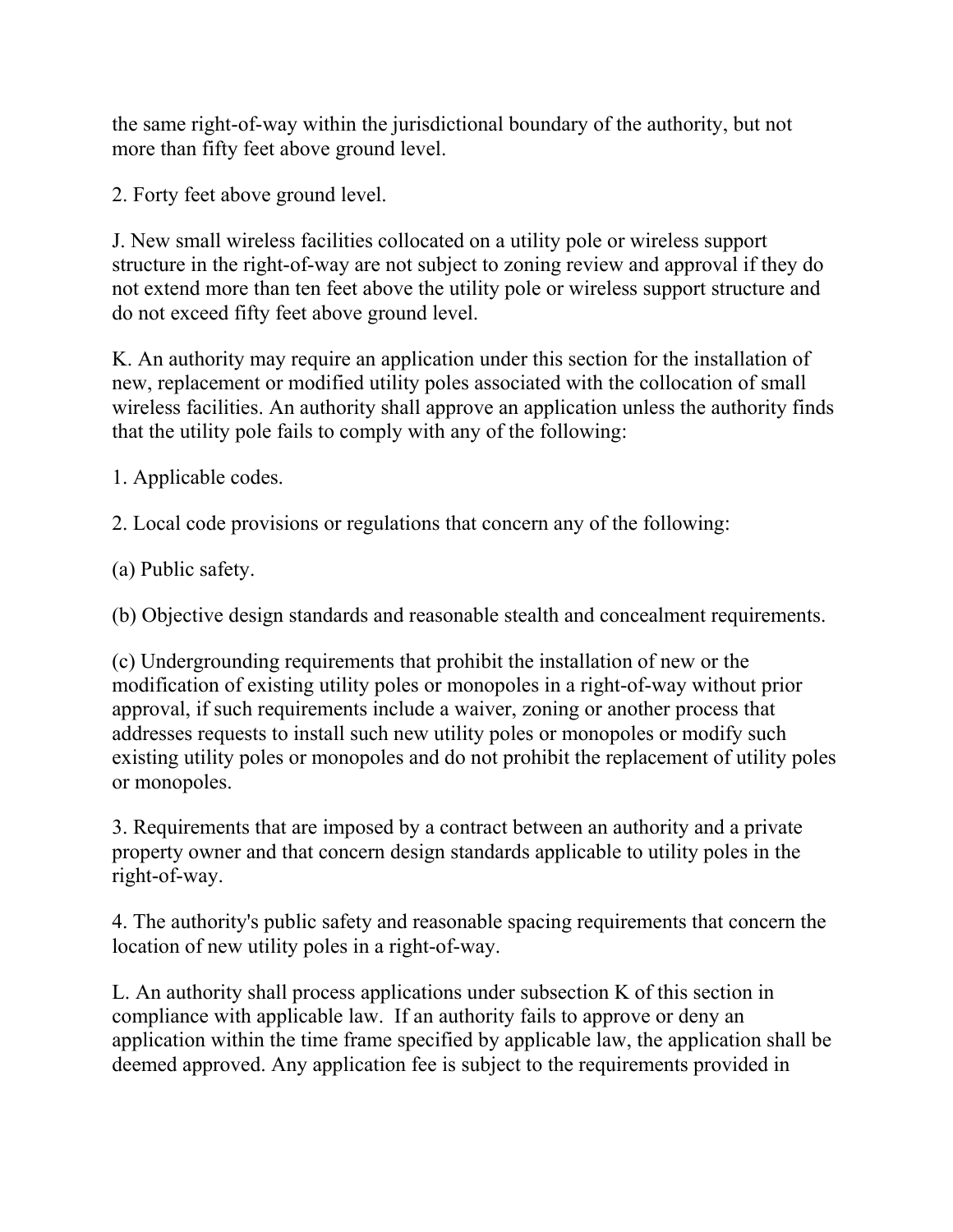section 9-593, subsection J. The total application fee, if allowed, may not exceed seven hundred fifty dollars.

M. The construction, installation, mounting, maintenance, modification, operation or replacement for which a permit is granted shall be completed within one hundred eighty days after the permit issuance date, unless the authority and wireless provider agree to extend this period or a delay is caused by a lack of commercial power at the site.

N. Approval of an application by an authority authorizes the applicant to do both of the following:

1. Undertake the requested deployment.

2. Subject to applicable relocation requirements, the authority's terms as described in this section and the wireless provider's right to terminate at any time, operate and maintain the wireless provider's new, modified or replacement utility pole for a period of not less than ten years, which must be renewed for equivalent durations unless the authority makes a finding that the new or modified utility pole does not comply with the requirements described in subsection K of this section.

O. An authority may require a wireless provider to repair all damage to the authority's property and the right-of-way that is caused by the activities of the wireless provider or the wireless provider's contractor while occupying, installing, repairing or maintaining small wireless facilities, wireless support structures or utility poles in the right-of-way and to return the damaged property to the same condition as before the damage pursuant to the competitively neutral, reasonable requirements and specifications of the authority. If the wireless provider fails to make the repairs required by the authority within a reasonable time after the authority provides written notice to the wireless provider, the authority may make the repairs and charge the applicable party the reasonable, documented cost of the repairs.

P. This article does not relieve a wireless provider from any applicable requirement to obtain a franchise, license or other permission to provide communications service or to install, place, maintain or operate facilities or structures that are not authorized by this article in the right-of-way to provide a communications service.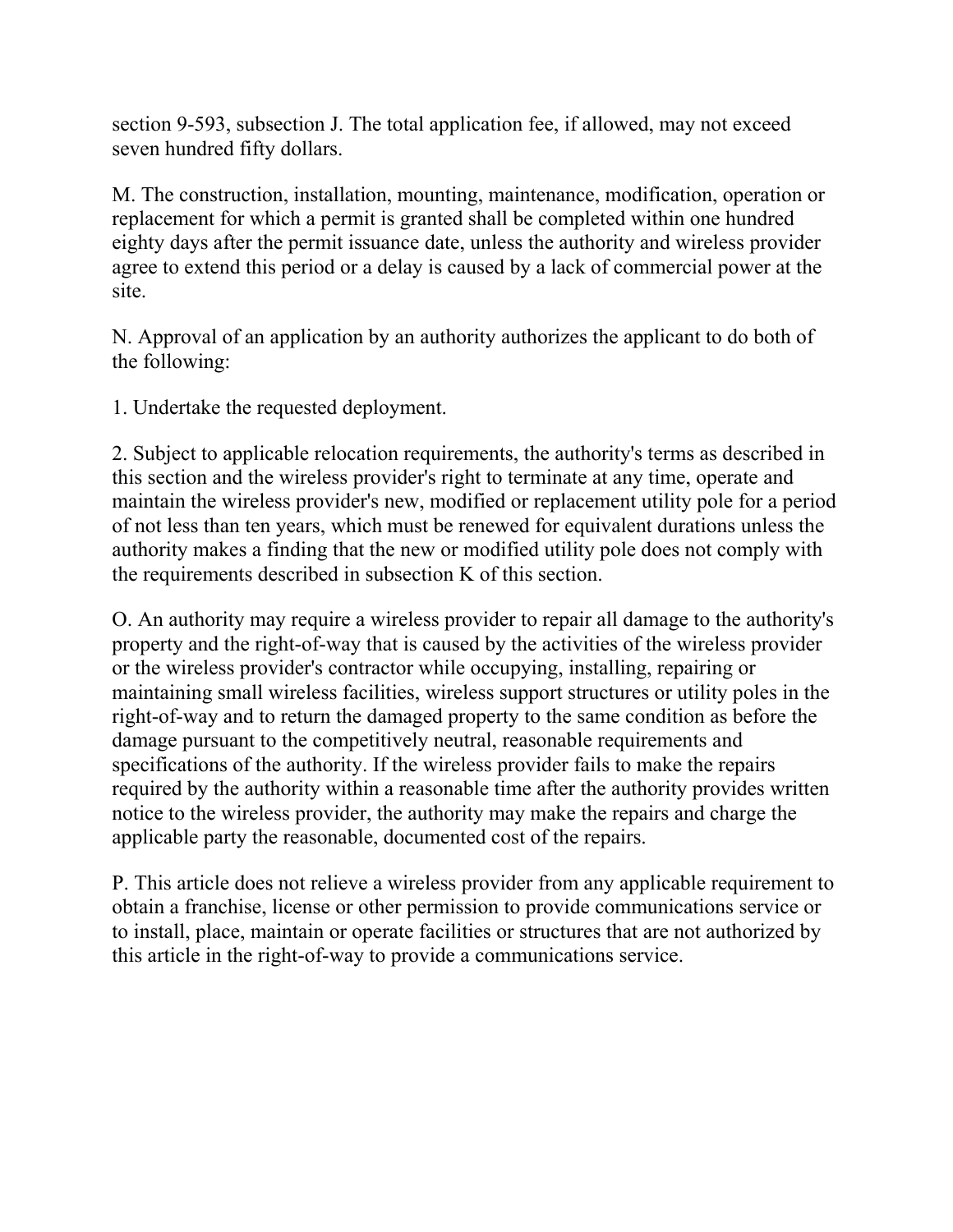# **9‐593. Applicability; collocation of small wireless facilities; permits; application; fee**

A. This section applies to the activities of a wireless provider within a right-of-way.

B. Except as provided in this section and sections 9-592, 9-594, 9-595, 9-597, 9-598 and 9-599, as applicable, an authority may not prohibit, regulate or charge for the collocation of small wireless facilities.

C. Subject to this section and section 9-592, subsection J, a small wireless facility is classified as a permitted use and is not subject to zoning review or approval if the small wireless facility is collocated in a right-of-way in any zone.

D. An authority may require an applicant to obtain one or more permits to collocate a small wireless facility if the permit requirement is of general applicability and does not apply exclusively to wireless facilities. An applicant seeking to collocate multiple small wireless facilities within the jurisdiction of a single authority may file a consolidated application for the collocation of up to twenty-five small wireless facilities if the collocations each involve substantially the same type of small wireless facilities and substantially the same type of structure.

E. An application must include an attestation that the small wireless facilities will be collocated on the utility pole or wireless support structure and that the small wireless facilities will be operational for use by a wireless services provider to provide service within one hundred eighty days after the permit issuance date, unless the authority and the wireless provider agree to extend this period or a delay is caused by a lack of commercial power at the site.

F. An authority:

1. Shall accept applications for, process and issue permits to collocate small wireless facilities.

2. Within twenty days after receiving an application, shall determine and notify the applicant whether the application is complete. If an applicant is not notified within the twenty-day period, the application is deemed complete. If an application is incomplete, the authority must specifically identify the information missing from the application.

3. Shall process each application on a nondiscriminatory basis. A complete application is deemed approved if the authority fails to approve or deny the application within seventy-five days after receiving a complete application.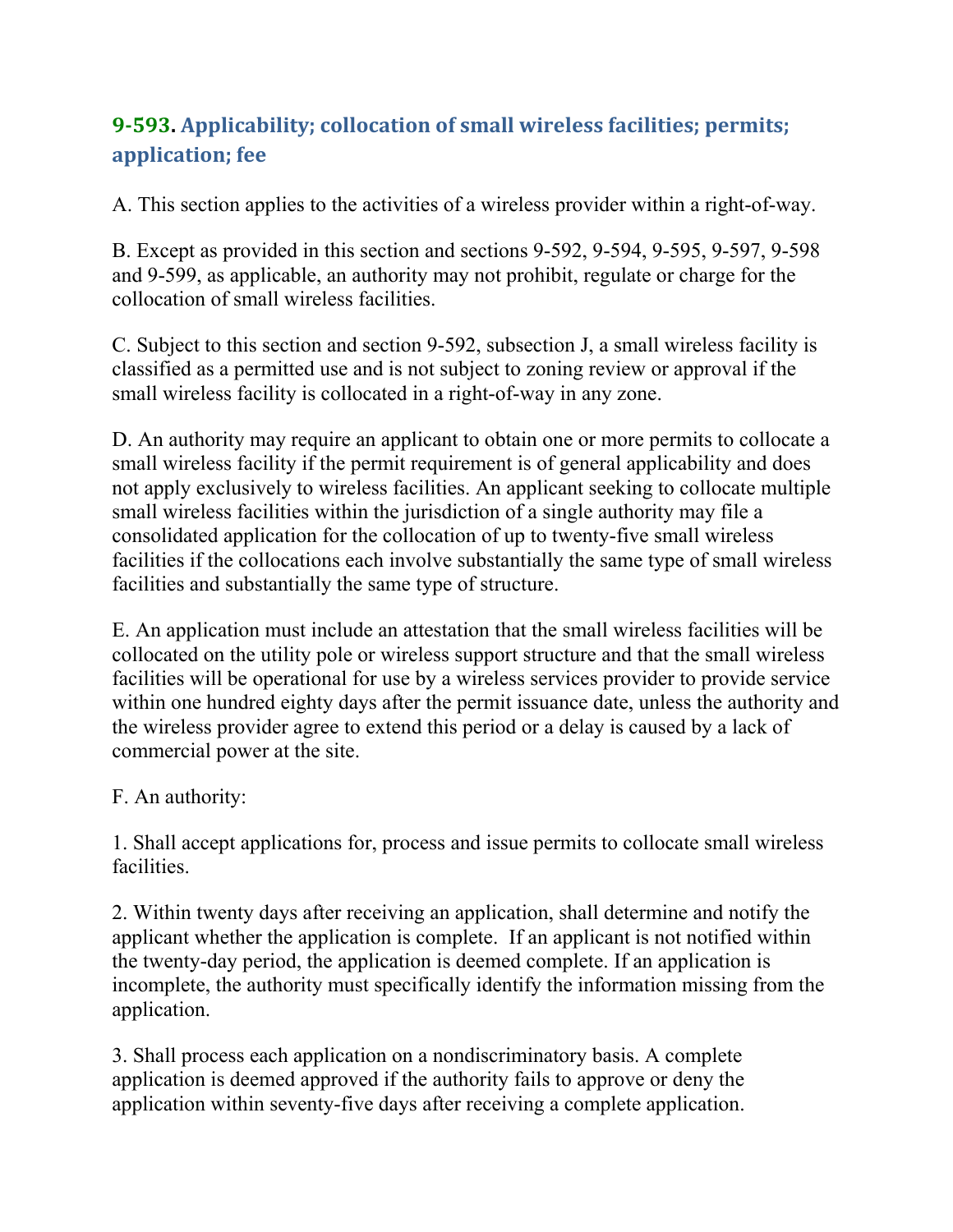4. Shall approve an application unless the application does not meet the applicable codes, local code provisions or regulations that concern public safety, objective design standards for decorative utility poles or reasonable stealth and concealment requirements or public safety and reasonable spacing requirements concerning the location of ground-mounted equipment in a right-of-way. If an authority determines that applicable codes or local code provisions or regulations require that the utility pole or wireless support structure be replaced before the requested collocation, approval may be conditioned on such replacement of the utility pole or wireless support structure. The wireless provider's request for a replacement utility pole or wireless support structure will be processed pursuant to section 9-592.

5. If an application is denied, shall document the basis for the denial, including the specific code provisions, regulations or requirements on which the denial was based, and send the documentation to the applicant on or before the date that the application is denied. The applicant may cure the deficiencies identified by the authority and resubmit the application within thirty days after the denial without paying an additional application fee. The authority shall approve or deny the revised application within thirty days after receiving the revised application. Any subsequent review is limited to the deficiencies cited in the denial.

6. If an application includes multiple small wireless facilities, may remove small wireless facility collocations from the application and treat separately small wireless facility collocations for which incomplete information has been provided or that do not qualify for consolidated treatment or that are denied. The authority may issue separate permits for each collocation that is approved in a consolidated application.

G. An authority may not:

1. Directly or indirectly require an applicant to perform services that are unrelated to the collocation for which approval is sought, such as in-kind contributions to the authority, including reserving fiber, conduit or pole space on the wireless provider's monopole or utility pole for the authority.

2. Require an applicant to provide more information to obtain a permit than the authority requires of a communications service provider that is not a wireless provider and that requests to attach facilities to a structure. An authority may require the applicant to certify that the small wireless facilities to be collocated comply with the federal communications commission's regulations concerning radio frequency emissions referenced in 47 United States Code section 332(c)(7)(B)(iv).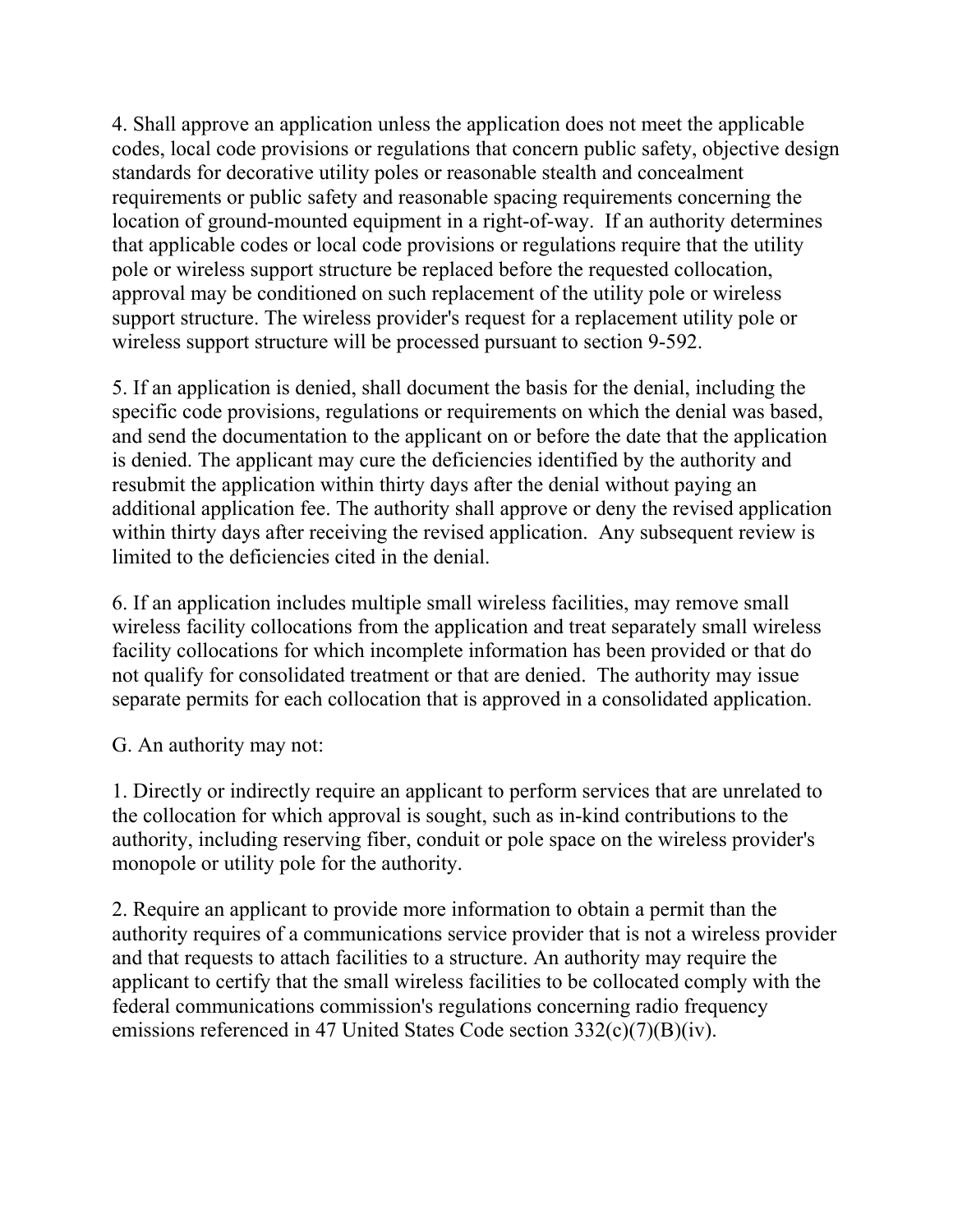3. Institute, either expressly or de facto, a moratorium on filing, receiving or processing applications or issuing permits or other approvals, if any, for the collocation of a small wireless facility.

4. Require an application for routine maintenance or the replacement of small wireless facilities with small wireless facilities that are substantially similar or the same size or smaller. An authority may require a permit to work within a right-of-way for such activities, if applicable. A permit issued pursuant to this paragraph is subject to the requirements of this section.

H. Collocation for which a permit is granted shall be completed within one hundred eighty days after the permit issuance date, unless the authority and the wireless provider agree to extend this period or a delay is caused by the lack of commercial power at the site.

I. Approval of an application by an authority allows the applicant to do both of the following:

1. Collocate the small wireless facilities.

2. Subject to applicable relocation requirements, the wireless provider's right to terminate at any time and the authority's terms described in section 9-592, operate and maintain the small wireless facilities for a period of not less than ten years, which must be renewed for equivalent durations unless the authority makes a finding that the small wireless facilities do not comply with the applicable codes or local code provisions or regulations described in subsection F, paragraph 4 of this section.

J. An authority may charge an application fee that is limited to the actual, direct and reasonable costs that are incurred by the authority and that relate to the granting or processing of an application. An application fee shall be reasonably related in time to the incurring of such costs. If such costs are already recovered by existing fees, rates or taxes that are paid by a wireless provider, an authority may not charge an application fee to recover such costs. An application fee may not include:

1. Third-party travel expenses that are incurred to review an application.

2. The direct payment or reimbursement of third-party rates or fees that are charged on a contingency basis or pursuant to a result-based arrangement.

K. The total application fee, if allowed, may not exceed one hundred dollars each for up to five small wireless facilities addressed in an application and fifty dollars for each additional small wireless facility addressed in the application.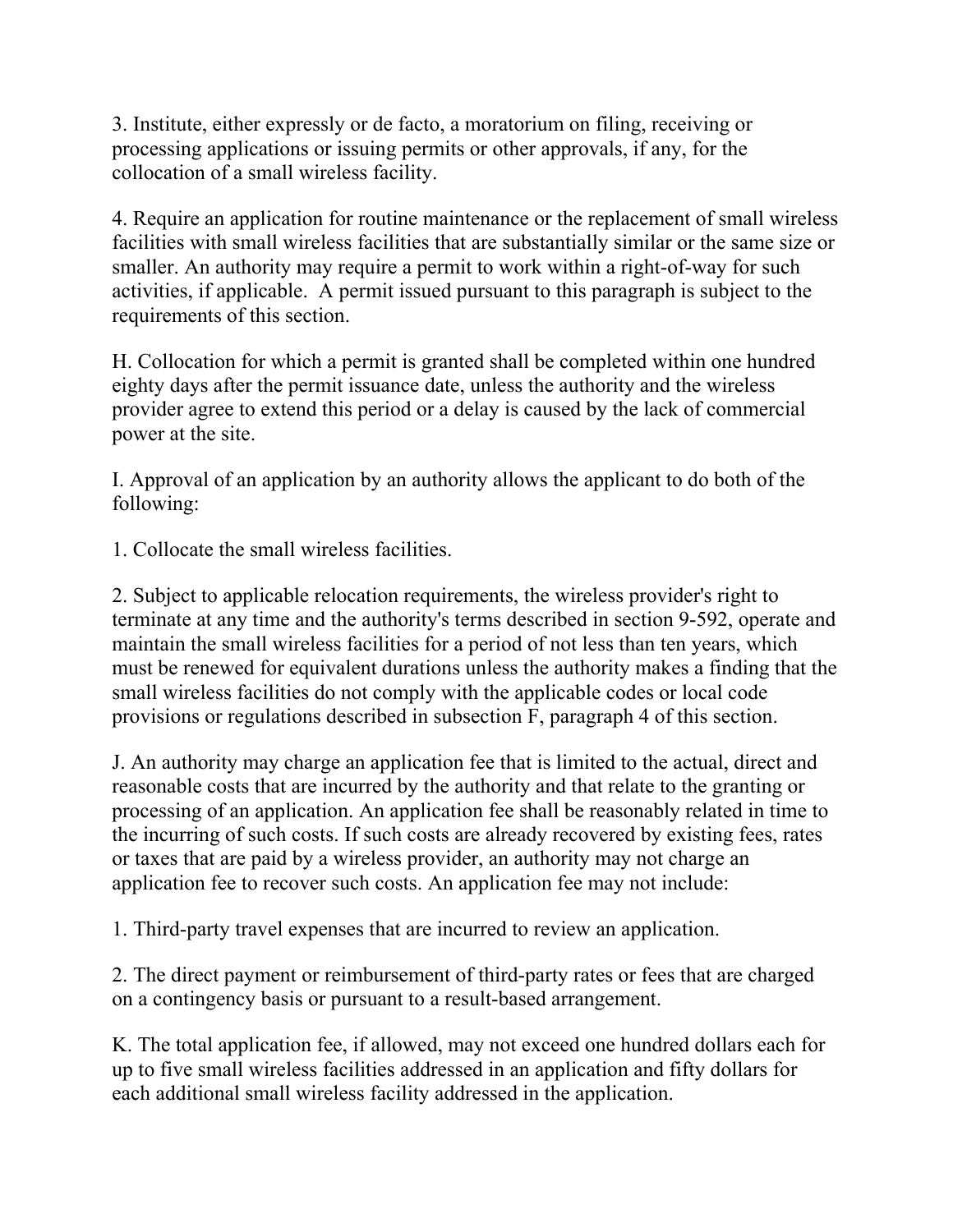L. This article does not allow a person to collocate small wireless facilities on a privately owned utility pole, a privately owned wireless support structure or private property without the consent of the property owner.

#### **9‐594. Structures subject to zoning; time frames; application; fees**

A. The following activities that take place inside of a right-of-way are subject to this section and all of the authority's codes and regulations, including the authority's zoning codes and other regulatory processes governing use of the rights-of-way, unless the activities are exempt from zoning review and approval under section 9-592, subsection I or J or section 9-593, subsection C:

1. The installation of new monopoles, utility poles or wireless facilities.

2. The collocation of wireless facilities.

B. Notwithstanding any provision in this article to the contrary, the construction, installation, maintenance, modification, operation or replacement of a monopole or associated wireless facility in a right-of-way is subject to all of the authority's codes and regulations, including the authority's zoning codes and other regulatory processes governing use of the rights-of-way.

C. An authority shall:

1. Accept and process applications for the modification of existing or the installation of new monopoles, utility poles or wireless facilities and the collocation of wireless facilities.

2. Within thirty days after receiving an application, notify the applicant whether the application is complete. If an application is incomplete, the authority must specifically identify the information missing from the application.

3. Process each complete application on a nondiscriminatory basis. A complete application is deemed approved if the authority fails to approve or deny the application within one hundred fifty days after receipt of an application for the modification of existing or the installation of new monopoles, utility poles or wireless facilities or within ninety days after receipt of a complete application for the collocation of wireless facilities. The time period for approval may be tolled to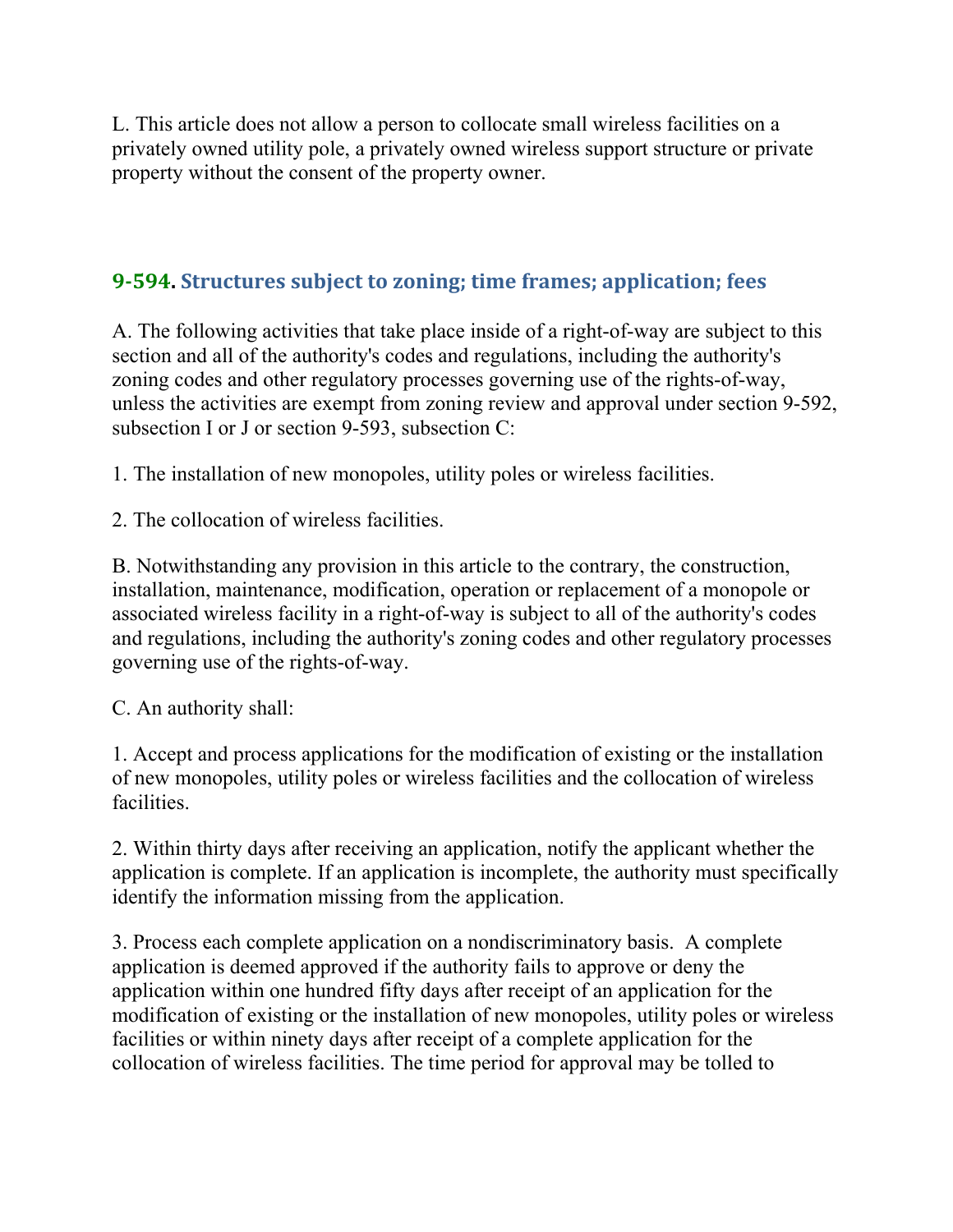accommodate timely requests for information required to complete the application or may be extended by mutual agreement between the applicant and authority.

4. If a complete application is denied, notify the applicant in writing and provide substantial supporting evidence of the reason for denial in the written record. The written notification of the denial and the supporting evidence shall be publicly released contemporaneously. There must be a reasonable basis for the denial of an application. An authority may not deny an application if the denial is discriminatory against the applicant with respect to the placement of the facilities of other wireless providers.

D. An authority may not:

1. Require an applicant to submit information about the applicant's business decisions regarding the need for the monopole, utility pole or wireless facilities.

2. Require an applicant to submit information about, or evaluate an applicant's business decisions regarding, the applicant's service, customer demand for service or quality of service.

3. Institute, either expressly or de facto, a moratorium on filing, receiving or processing applications or issuing decisions for modifications or installations that are not a permitted use.

E. An authority, in addition to other rights the authority has under federal, state or local law, may:

1. Adopt reasonable requirements regarding the appearance and concealment of facilities, including those relating to materials used for arranging, screening or landscaping.

2. Adopt setback or fall zone requirements that are substantially similar to setback or fall zone requirements that are imposed on other types of commercial structures of a similar height.

3. Charge an application fee. Any application fee is subject to the requirements provided in section 9-593, subsection J. The total application fee, if allowed, may not exceed one thousand dollars for the modification of existing or the installation of new monopoles or utility poles or for the collocation of wireless facilities.

4. Charge a rate or fee for the use of the right-of-way for the installation of a monopole and associated wireless facility that is limited to not more than the direct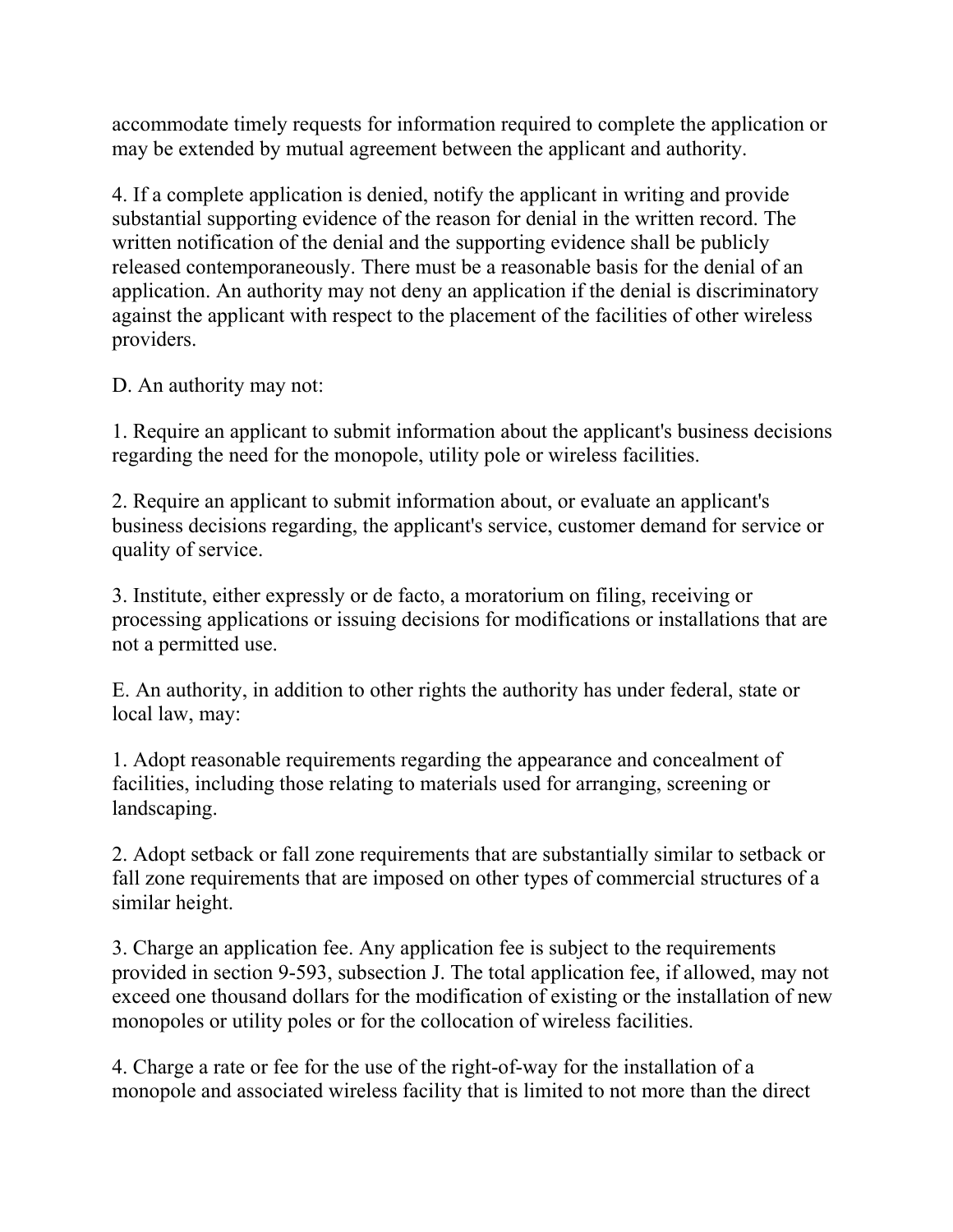and actual costs of managing the right-of-way and that is not in the form of a franchise or other fee based on revenue or customer counts.

F. An applicant's business decisions regarding the type and location of wireless facilities, monopoles or utility poles or the technology to be used are presumed to be reasonable. This presumption does not apply to the height or appearance of wireless facilities, monopoles or utility poles. An authority may consider the height of such structures in the zoning or other regulatory review, provided that the authority does not unreasonably discriminate between the applicant and other communications service providers that install wireless facilities.

G. Subject to applicable relocation requirements, the authority's terms described in section 9-592 and the wireless provider's right to terminate at any time, the approval term of an application shall be for a period of not less than ten years, which must be renewed for equivalent durations unless the authority makes a finding that the structure or facilities do not comply with the applicable codes or terms of the zoning or other regulatory process approval. Construction of the approved structure or facilities shall be completed within one hundred eighty days after the permit issuance date, unless the authority and the wireless provider agree to extend this period or a delay is caused by the lack of commercial power at the site.

## **9‐595. Access to authority utility poles; rates and fees; collocations for other commercial projects or uses**

A. An authority may not enter into an exclusive arrangement with any person for the right to attach to authority utility poles.

B. The rates and fees for the collocation of small wireless facilities on authority utility poles shall be nondiscriminatory regardless of the services provided by the collocating person.

C. The rate to collocate small wireless facilities on authority utility poles may not exceed fifty dollars per authority utility pole, per year.

D. An authority shall establish and make available rates, fees and terms for the collocation of small wireless facilities on authority utility poles within six months after August 9, 2017 or three months after receiving a request to collocate the first small wireless facility on such poles, whichever is later. The rates, fees and terms shall be made available for acceptance by a wireless provider. At the wireless provider's option, a wireless provider may request different or additional terms that the parties shall negotiate in good faith. Documents reflecting rates, fees and terms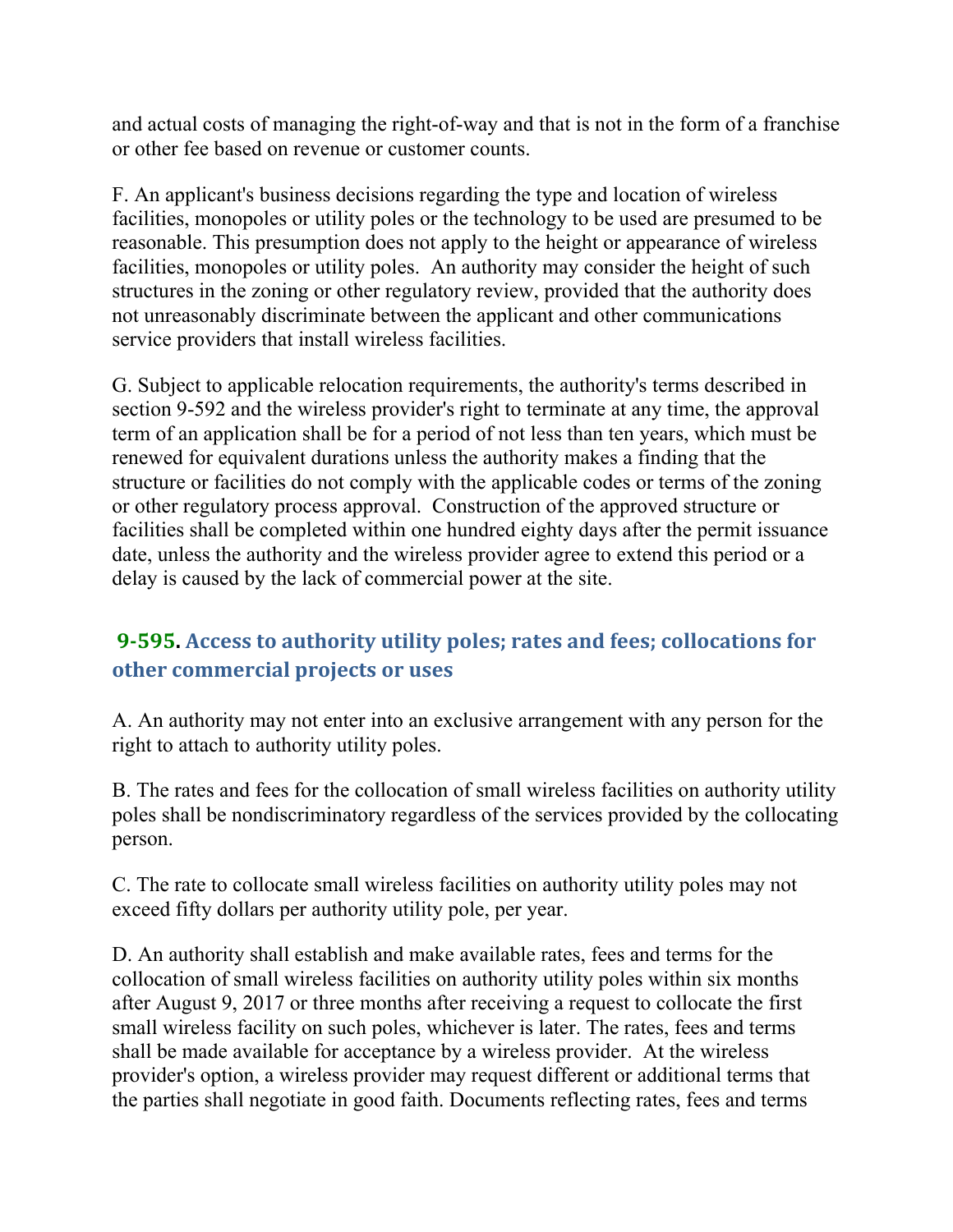with each wireless provider shall be made publicly available. The rates, fees and terms shall comply with the following requirements:

1. The rates, fees and terms must be nondiscriminatory, competitively neutral and commercially reasonable and comply with this section and section 9-592, subsections E and F. Requests for collocating a small wireless facility on an authority utility pole will be processed pursuant to section 9-593. The authority may require a wireless provider to replace the authority utility pole if the authority determines that applicable codes or local code or regulatory provisions that concern public safety require replacement of the authority utility pole. The wireless provider's request to install a replacement utility pole will be processed pursuant to section 9-592. The authority shall retain ownership of the utility pole.

2. Terms must reasonably accommodate power supply and electric metering for the small wireless facility.

E. An authority may prohibit, regulate and charge for the collocation of a wireless facility on a wireless support structure owned by the authority.

## **9‐595. Access to authority utility poles; rates and fees; collocations for other commercial projects or uses**

A. An authority may not enter into an exclusive arrangement with any person for the right to attach to authority utility poles.

B. The rates and fees for the collocation of small wireless facilities on authority utility poles shall be nondiscriminatory regardless of the services provided by the collocating person.

C. The rate to collocate small wireless facilities on authority utility poles may not exceed fifty dollars per authority utility pole, per year.

D. An authority shall establish and make available rates, fees and terms for the collocation of small wireless facilities on authority utility poles within six months after August 9, 2017 or three months after receiving a request to collocate the first small wireless facility on such poles, whichever is later. The rates, fees and terms shall be made available for acceptance by a wireless provider. At the wireless provider's option, a wireless provider may request different or additional terms that the parties shall negotiate in good faith. Documents reflecting rates, fees and terms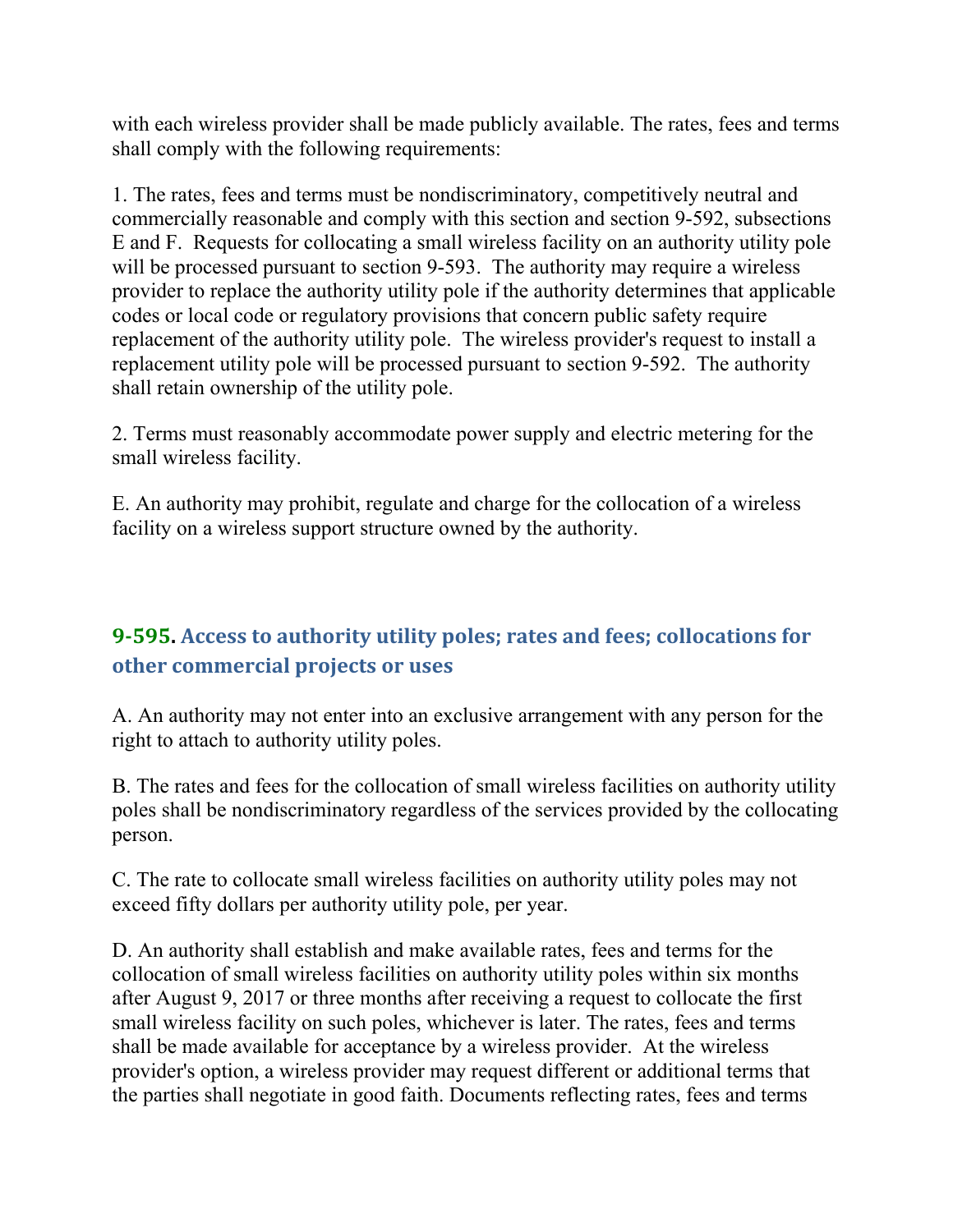with each wireless provider shall be made publicly available. The rates, fees and terms shall comply with the following requirements:

1. The rates, fees and terms must be nondiscriminatory, competitively neutral and commercially reasonable and comply with this section and section 9-592, subsections E and F. Requests for collocating a small wireless facility on an authority utility pole will be processed pursuant to section 9-593. The authority may require a wireless provider to replace the authority utility pole if the authority determines that applicable codes or local code or regulatory provisions that concern public safety require replacement of the authority utility pole. The wireless provider's request to install a replacement utility pole will be processed pursuant to section 9-592. The authority shall retain ownership of the utility pole.

2. Terms must reasonably accommodate power supply and electric metering for the small wireless facility.

E. An authority may prohibit, regulate and charge for the collocation of a wireless facility on a wireless support structure owned by the authority.

#### **9‐597. Dispute resolution**

A court of competent jurisdiction in this state shall determine all disputes arising under this article.

#### **9‐598. General requirements for use of the right‐of‐way**

Structures and facilities deployed by wireless providers pursuant to this article shall be constructed, maintained and located as to not obstruct, endanger or hinder the usual travel or public safety on the right-of-way, damage or interfere with any other utility facilities in the right-of-way or interfere with a utility's use of the utility's facilities in the right-of-way. Construction and maintenance by the wireless provider shall comply with the national electrical safety code and all applicable laws and regulations for the protection of underground and overhead utility facilities. An authority shall treat a wireless provider's facilities located within a right-of-way on an equal basis with other utility facilities, except that an authority may adopt reasonable regulations to address the separation of the wireless provider's facilities from the other utility facilities within the right-of-way to prevent any damage to or interference with such other utility facilities or interference with a utility's use of the utility's facilities located or to be located within the right-of-way.